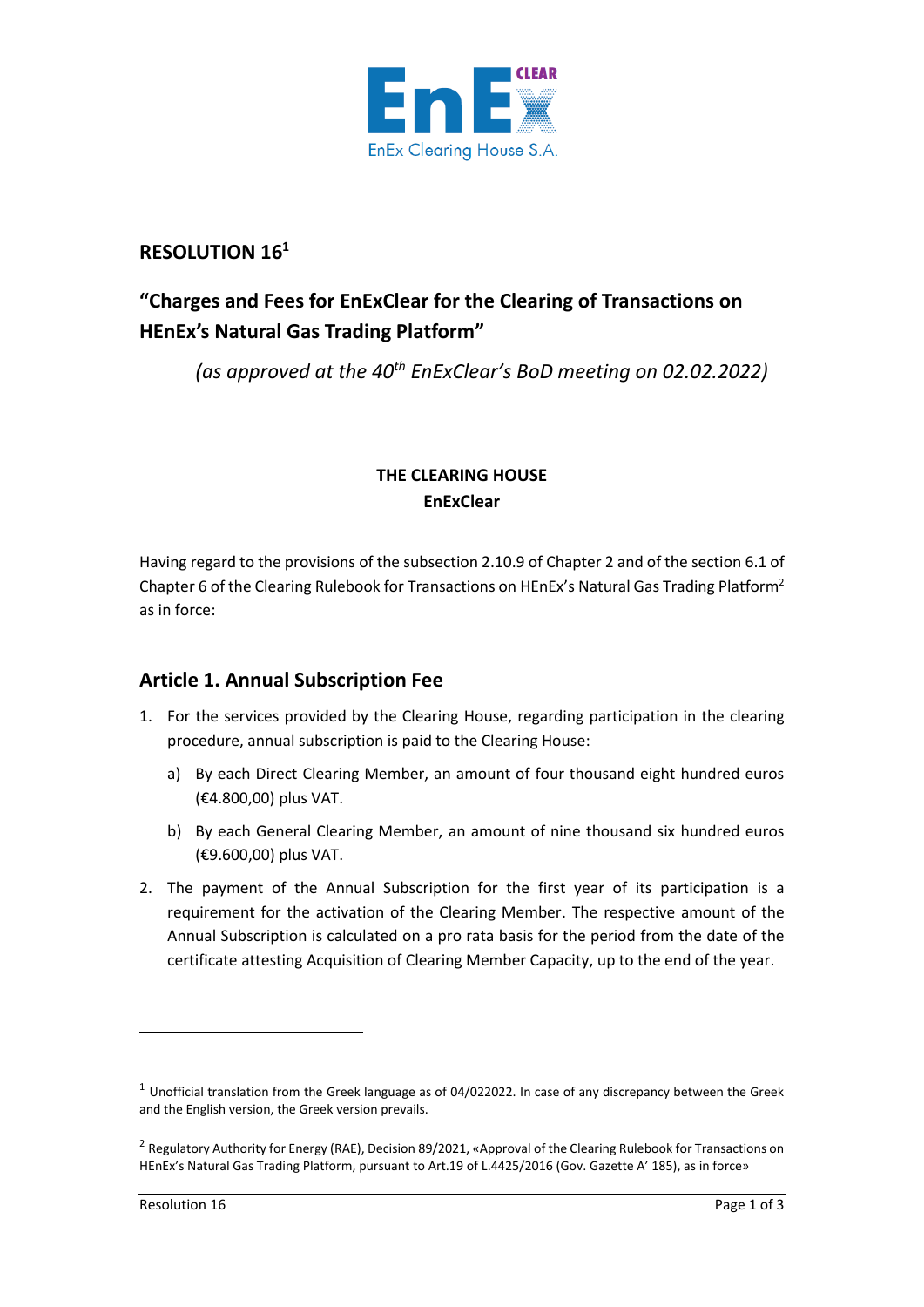

- 3. For each subsequent year of the year of activation, the annual subscription is paid in full and in cash ten (10) Working Days after the start of the reference year through the respective Cash Settlement Account which the Clearing Members of EnExClear hold in a Cash Settlement Agent, specified by EnExClear.
- 4. No Annual Subscription amounts will be reimbursed in the event of deletion, suspension or resignation of the Clearing Member, or due to no activity for any reason whatsoever, during the year.

## **Article 2. Fees for the Clearing of Transactions**

1. Each Clearing Member pays to the Clearing House in full and in cash, the following amount as fees for the clearing of transactions, as specified relating to the volume of the cleared transactions on the Natural Gas Trading Platform of HEnEx:

|                                       | <b>Fees for Clearing of Transactions</b> |
|---------------------------------------|------------------------------------------|
| Natural Gas Trading Platform of HEnEx | € 0,01 / MWh plus VAT                    |

2. The payment of the fees for Clearing of Transactions is carried out on the next working day of the Clearing Day through the respective Cash Settlement Account which the Clearing Members of EnExClear hold in a Cash Settlement Agent, specified in accordance with the procedures of EnExClear.

#### **Article 3. Charges for the Maintenance of Clearing Account**

- 1. For the maintenance of Clearing Member's Clearing Account, a commisison of one hundred euros (€100,00) plus VAT, per month is paid to the Clearing House.
- 2. The payment of the amount due is carried out on the second (2nd) working day of the calendar month that follows the reference month through the respective Cash Settlement Account which the Clearing Members of EnExClear hold in a Cash Settlement Agent, specified in accordance with the procedures of EnExClear.

#### **Article 4. Charges for the Management of Letters of Guarantee**

- 1. For each deposit or replacement of Letter of Guarantee from the Clearing Member, a commission of fifty euros (€50,00) plus VAT is paid to the Clearing House.
- 2. The payment of the amount due is carried out on a monthly basis on the second (2nd) working day of the calendar month that follows the reference month through the respective Cash Settlement Account which the Clearing Members of EnExClear hold in a Cash Settlement Agent, specified in accordance with the procedures of EnExClear.